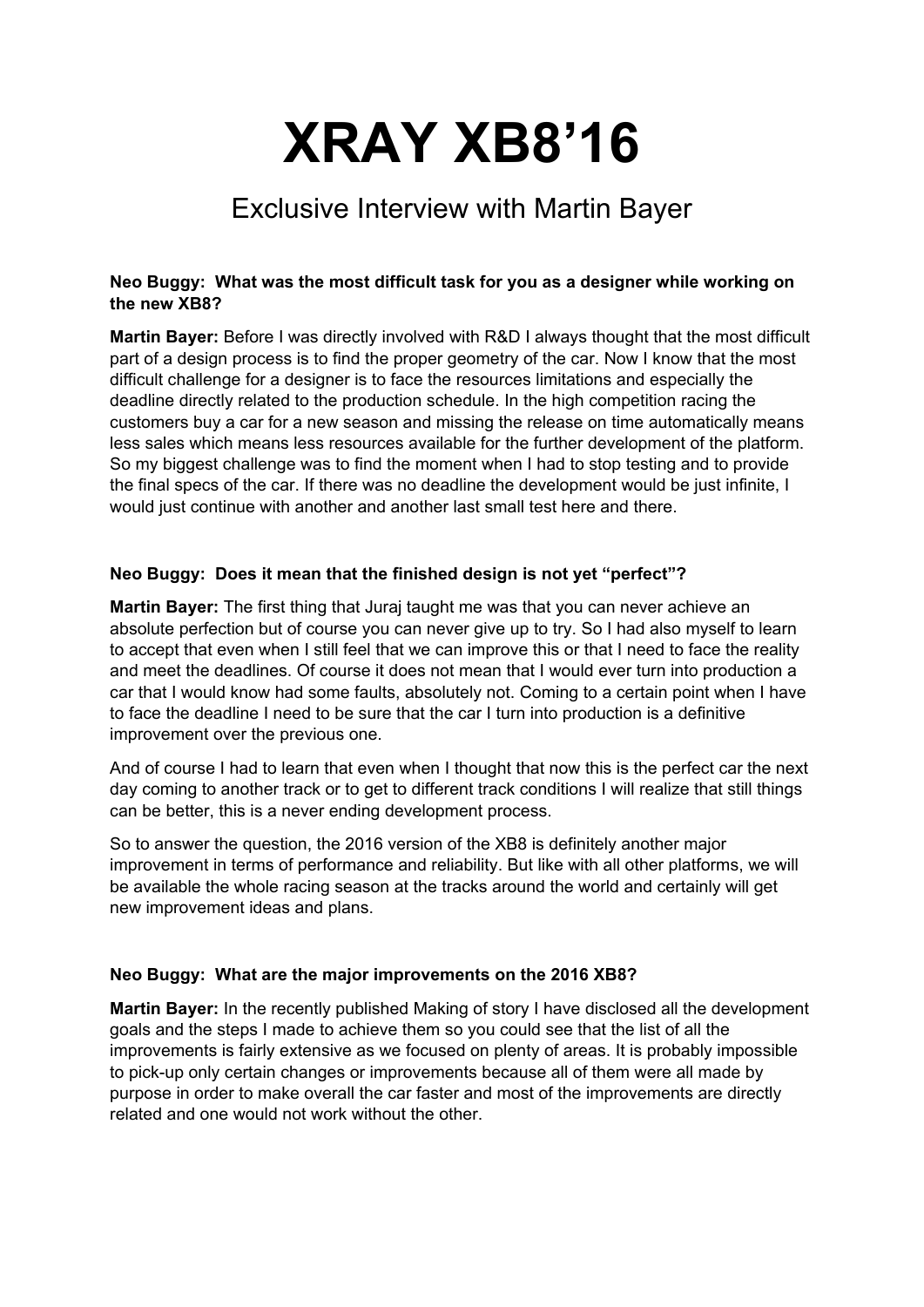## **Neo Buggy: So I will ask in other way. What was your primary focus when working on the new car?**

**Martin Bayer:** The ultimate goal for all the changes was to make the car faster and easier to drive and we have especially focused on rough tracks which was the area where we certainly were missing the pace. With all the changes made including the change of the layout of the car, incorporating the conventional pivot ball suspension and completely changing the weight balance and flex of the car the XB8 2016 is now a significant improvement for rough tracks but also for sure is an improvement for any other track. But I am convinced that the major difference the customers will feel on rough tracks where the new XB8 has moved to completely new level comparing the previous car.

# **Neo Buggy: From looking at the car it seems to me that it would be the pivot ball suspension that is the most visible change.**

**Martin Bayer:** Yes, along with the all-new body it would be certainly the pivot ball suspension that is most visible change. However it is not only the suspension but plenty of other related details that had to be changed and those details are not visible first sight like different Ackermann plate or different servo saver which are all results of change to the pivot ball suspension.

# **Neo Buggy: So why the pivot ball suspension?**

**Martin Bayer:** Already the 2014 version of the XB8 used the unique pivot ball suspension with one horizontal and one vertical pivot ball, an idea used already by Juraj in 1986. So the change for 2016 for conventional pivot ball was not any fundamental but I understand that it looks all different. I really wanted to avoid the "copy jokes" and first tried to do all possible to cure the current suspension but all the solutions we tried to implement did not bring the desired result. So at the end I have simply decided that I will face the "copy comments" but was convinced that the reliability improvement in the dusty conditions and the performance improvement on the rough tracks using the conventional pivot ball suspension will be appreciated by the customers who are the judges of my work. So here I am ready to face the comments :)

# **Neo Buggy: Coming back to your work of a designer. Where do you test all the new parts?**

**Martin Bayer:** On the tracks :) The 1/10 off-road platforms we run and test both on carpet and dirt tracks while the 1/8 off-road platforms we test exclusively on dirt tracks. Unfortunately there are not many permanent 1/8 off-road tracks around where I live so any tests I want to do I have to travel. Usually I travel either to Austria or to Italy which are the closest tracks and the season before I have actively run at various tracks in Germany. However just recently in the last week we build at my home city a new outdoor dirt off-road track which I will now use in summer for testing.

# **Neo Buggy: We have seen some photos from building the new off-road hall at Hudy Arena. Is this a running project?**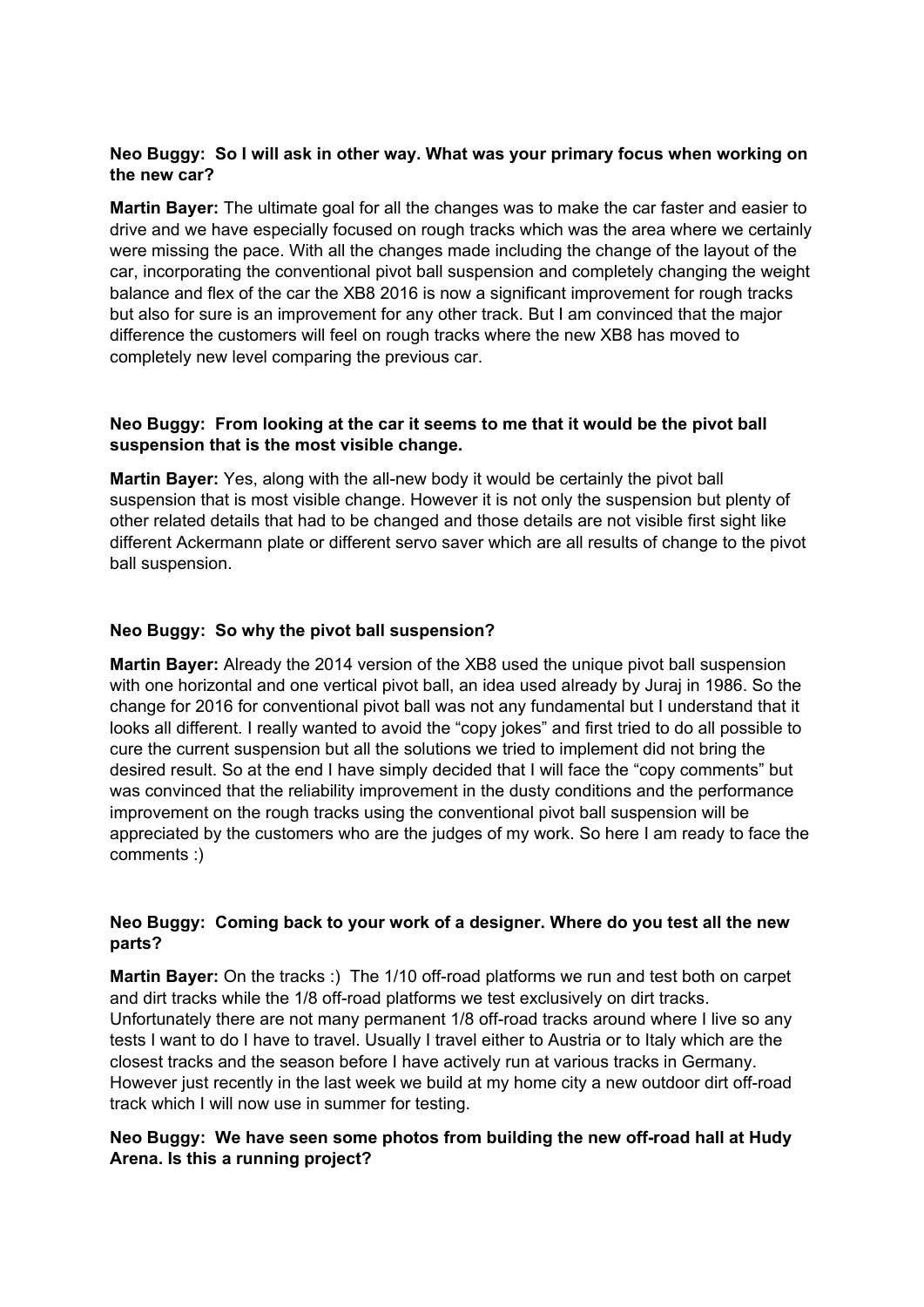**Martin Bayer:** Yes. We are fully aware of our disadvantage of not having any permanent covered dirt track at factory which has been also one of the obstacles with a faster and more flexible development. After some internal discussions about the future plans and strategy of the company as well after some financial analysis we came with a final decision to build own in-house indoor dirt off-road track. The building already started and the hall should be ready this summer. I just cannot wait to be ready because I know how much difference our indoor carpet off-road track has made with the development of both XB4 and XB2. As such I am absolutely sure that the development with own 1/8 off-road track will be much faster and more flexible. I am really excited.

# **Neo Buggy: So it seems XRAY gets more focused in off-road?**

**Martin Bayer:** XRAY was already previously focused also in off-road but Juraj's responsibility for running the entire company did not allow him to fully focus on off-road and his limited time he had to spend on all classes both on-road and off-road including the nitro engine development for both on-road and off-road. So I would say that since I took over the responsibility for the off-road development XRAY is now certainly more serious and more dedicated also to off-road. You can notice that with the first serious achievements we start to collect worldwide including World Champion title, European Champion title as well the recent EOS season title. And we have still a large space to growth.

# **Neo Buggy: What are your plans with the XRAY off-road team? Will we see any big name addition to the team?**

**Martin Bayer:** With our increased dedication and work in the off-road classes we have significantly improved the cars which has resulted in better results of the drivers and of course attracts more potential drivers. I am sure we will add several new drivers to the team but at this moment I do not expect any big name as you say. XRAY is still a family company which has a lot of responsibilities and must invest very wisely but especially XRAY is one of the very few true manufacturers and as such all resources are first invested into new projects, new technologies and machines and only what gets left can be spend on team and races. Therefore it has been XRAY's strategy to build the team and work on young and talented drivers and both driver and company push each other further. This would be a great example of Martin Wollanka taking the European Vice-Champion title or recently Bruno Coelho winning the World Championship title, both taking the racing scene by storm.

#### **Neo Buggy: So you see the future of your team in the junior drivers?**

**Martin Bayer:** Absolutely. We are really focused to follow and pick up the young talented drivers and support them and work with them up. This is also part of my job and I really like to work with these kids that one day may be the next European or World Champions. I am really proud for our European Junior team that includes: Malin Karlsen, Alexander Landen, Joel Valander, Jarno Pijpers, Ruben Perez, Max Gotzl, Milan Mudra, Kaja Novotny and many others like Kenny Bender, John Zubber and plenty of other talented kids. These are all the future drivers. With the very strong off-road platform line-up in all classes we will now be ready to build same strong junior teams in Asia and America. I am really positive about the future and our XRAY junior team.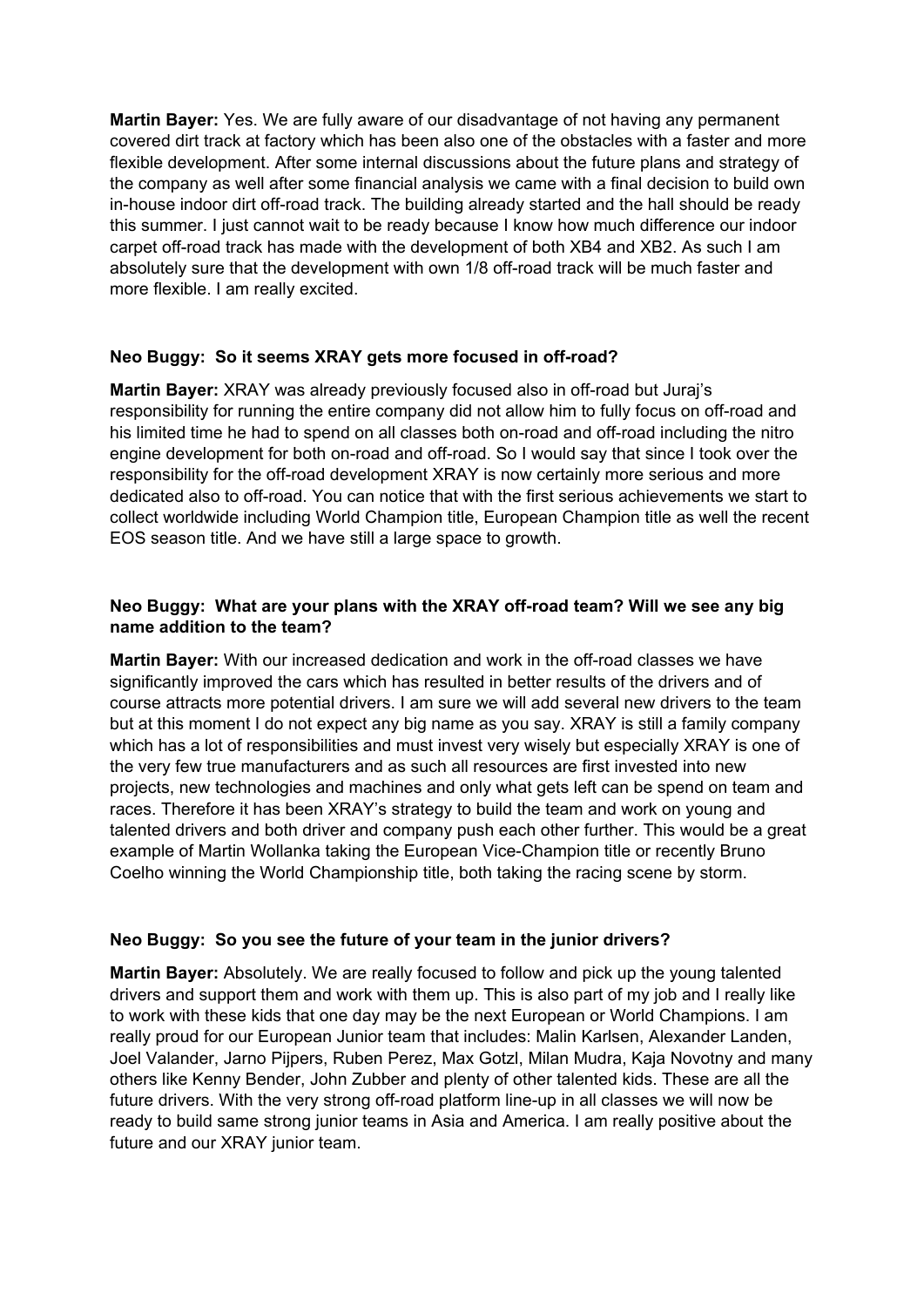#### **Neo Buggy: Where do you see the development of the market nitro vs. electric?**

**Martin Bayer:** Anyone who follows the racing scene understands and knows the trend is towards the electric. I really love the nitro racing as this is where I come from and the smell and noise of nitro engines is my music and I will continue to race nitro as long as the class will be supported. At the nitro races you will see usually the "old" faces but the "electric" races is where you see most of the newcomers and young kids coming. So being also responsible for commercial success of the platforms I will of course have to put our priority and my effort towards the classes that will see growth and popularity.

#### **Neo Buggy: What is then XRAY's priority class?**

**Martin Bayer:** In off-road? There is no favorite class that would get special treatment but I would say that we put our priority depending how each of the platforms are standing against the competition in the moment. Two years ago we put a massive effort to improve XB4 which has worked out extremely successfully and the XB4 is probably some of the best performing 4WD 1/10 car in the market and as such at this moment does not require any significant input from our side just regular improvements and constant development. Last year we have released the XB2 platform which has right away picked up the momentum and works also very well and therefore again there is not much work to do but of course we already have some ideas but all being very small and tiny at this moment. Last year and this year we have heavily invested resources into the XB8 platform development based on which now the XB8E will be build followed with the XT8. So our priority right now will be with the next new projects.

#### **Neo Buggy: So what is the next new project?**

**Martin Bayer:** You know that I can not disclose anything but in this case I believe that anyone who follows us knows that we still miss a car in some of the classes. So it can be logically assumed what will be our next project, there will be no big surprise but I am excited that our off-road line will again get stronger and more attractive.

#### **Neo Buggy: We have not seen any update on your truggy for a long time. Did you retire from this class?**

**Martin Bayer:** No we did not retire but simply with the very busy schedule that Juraj has there was no time for him to make update of the truggy in the last years but now with my involvement we plan to make in short future an update. The new XT8 truggy will be based on the current XB8 to share the same platform.

#### **Neo Buggy: Now to the racing. What is crucial to achieve the best racing results for the factory?**

**Martin Bayer:** Plenty and plenty of work you have to do. The results will not come without a very hard and dedicated work no matter what talent you are. And of course you need to have a competitive package with a top level car, engine/electronics, tires, etc. but you also need to have good set-up knowledge, a lot of passion, a lot of patience and of course also a good luck. As a team we have in all the different classes a wise combination of experienced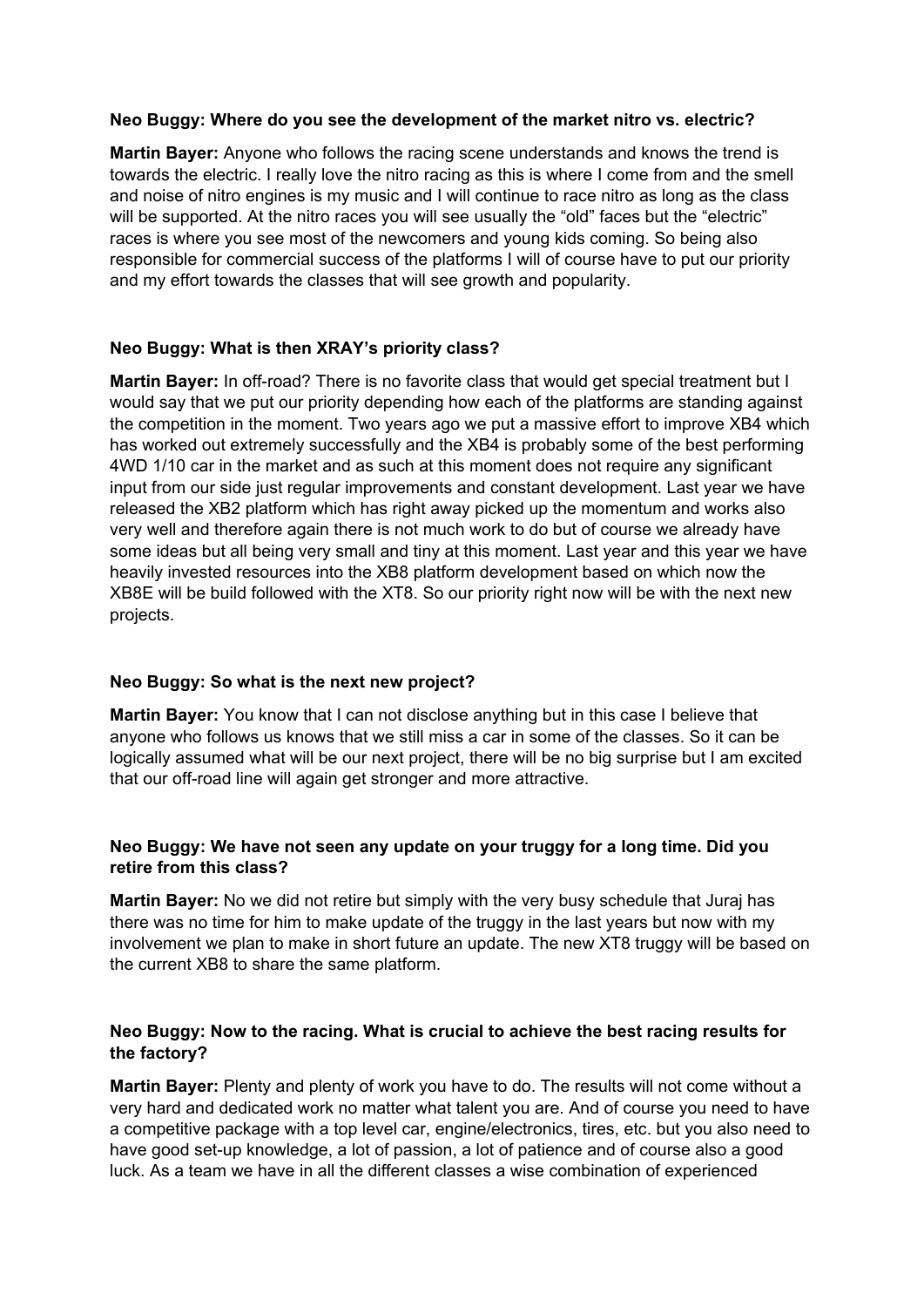drivers with a selection of the young talented drivers. As a team we work hard, support each other, help each other, push each other further but most importantly despite this is high competition racing we still take it easy. At the end of the day only one driver can win and when we are not the lucky one, there is no big deal, we continue our work with our focus and strategy and get back to the next race with even higher motivation. But of course we always try to keep maximum fun even if the adrenaline and excitement are there at the races.

# **Neo Buggy: How is your 2016 racing calendar looks like?**

**Martin Bayer:** Of course extremely crowded with plenty of races but even more of private testing. This year our calendar for off-road races includes:

- DHI in Denmark
- XWS in various countries
- EOS in Germany
- Sin City in USA
- The Dirt in USA
- Neo in UK
- EOS in Germany
- Worlds Warm-up in USA
- Euros Warm-up in Spain
- Euros 1/8 in Spain
- Euros 1/10 in Spain
- Euros 1/8 electric in Spain
- Worlds in USA

Besides these major races and plenty of private testing I attend of course various races around for race practice. So most of the year I am on the way at some races.

#### **Neo Buggy: What is your plan for the World Championship?**

**Martin Bayer:** Of course we will do our very best. The competition is extremely high so of course our disadvantage will be limited practice time at the Worlds track. We still work to get maximum performance out of the new car so we stayed for couple of days after the Worlds warm-up for additional testing which helped us significantly to improve the performance. The track was very tricky and very demanding with the changing traction during the day so the race will be also very much about the tires and how fast everyone can quickly adapt to the changing conditions. Nevertheless we continue our work, we continue the practice and preparation and we will be ready for the race of the year where all other teams come also well prepared. I am really excited.